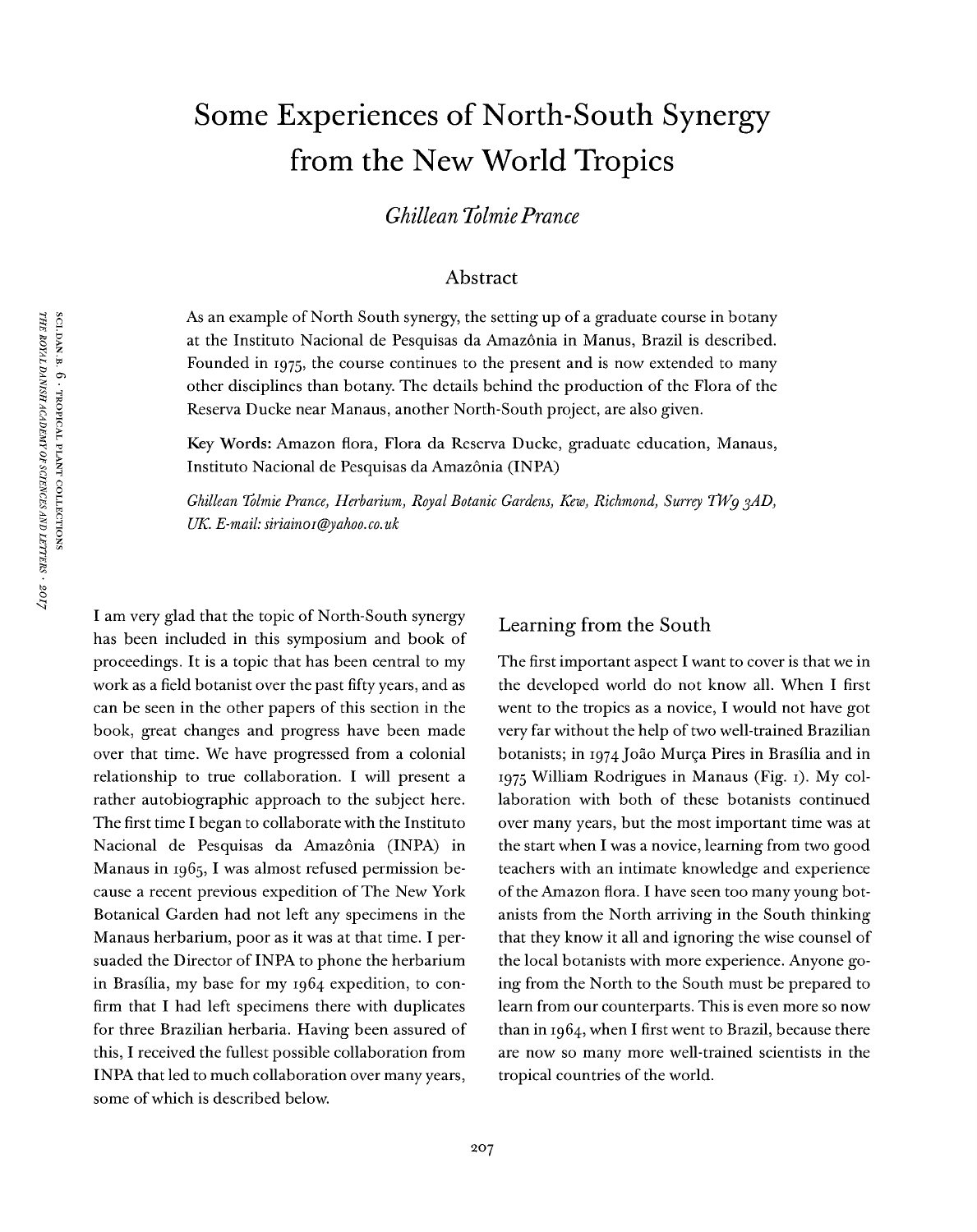

Fig. i. The author (right), speaking with Joâo Murça Pires (left) and William Rodrigues (centre), outside the herbarium building of INPA in Manaus. Photograph from the 1970S.

## Students from the South

My third visit to Brazil was for a symposium held in Belém on the Amazon biota in 1966, which resulted in one of my early papers on the Chrysobalanaceae (Prance 1967). At this meeting I was precipitated into training students from the south by meeting Professor Alavaro Fernández from the Universidad Nacional in Bogota, Colombia. He approached me and informed me that the best student he had ever trained had just graduated from the university and that I must take him on as a graduate student in New York. He explained that Enrique Forero did not speak much English, but if he joined my next expedition he would then easily learn enough to pass the TOEFL test, a requirement for study in the City University of New York. I agreed to this, and soon Enrique was in the field with me on my 1967 expedition to Amazonian Brazil. He was a good field assistant and was soon speaking adequate English. So I gained my first graduate student from the South. It was not long before I had another Colombian student and so the training of students became an important aspect of my life.

# The 'Curso de Botânica' at INPA

Graduate student training increased considerably in my life in 1975 after an evening drinking whiskey with the then director of INPA, Dr. Paulo Almeida Machado, who later became Brazil's minister of health. Dr. Paulo complained to me that he had just had some bad news. Two of the scientists he had sent abroad for training in the USA had reneged on their promise to return and work at INPA for three years after receiving their doctorates. One planned to remain in the USA and the other to work in Sào Paulo where the laboratories had the elaborate equipment he needed to continue his research. The director complained that now three people he had financed for training had not returned to INPA. I pondered this over my second glass of a good single malt and then spoke up. I said that what was needed was to train students in Manaus in the Amazon forest. If they trained here and used the forest as their laboratory rather than sophisticated apparatus in the laboratories of the USA, they would fall in love with the forest and not want to leave INPA. Dr. Paulo considered this for a short while and then said to me ''Design me such a course.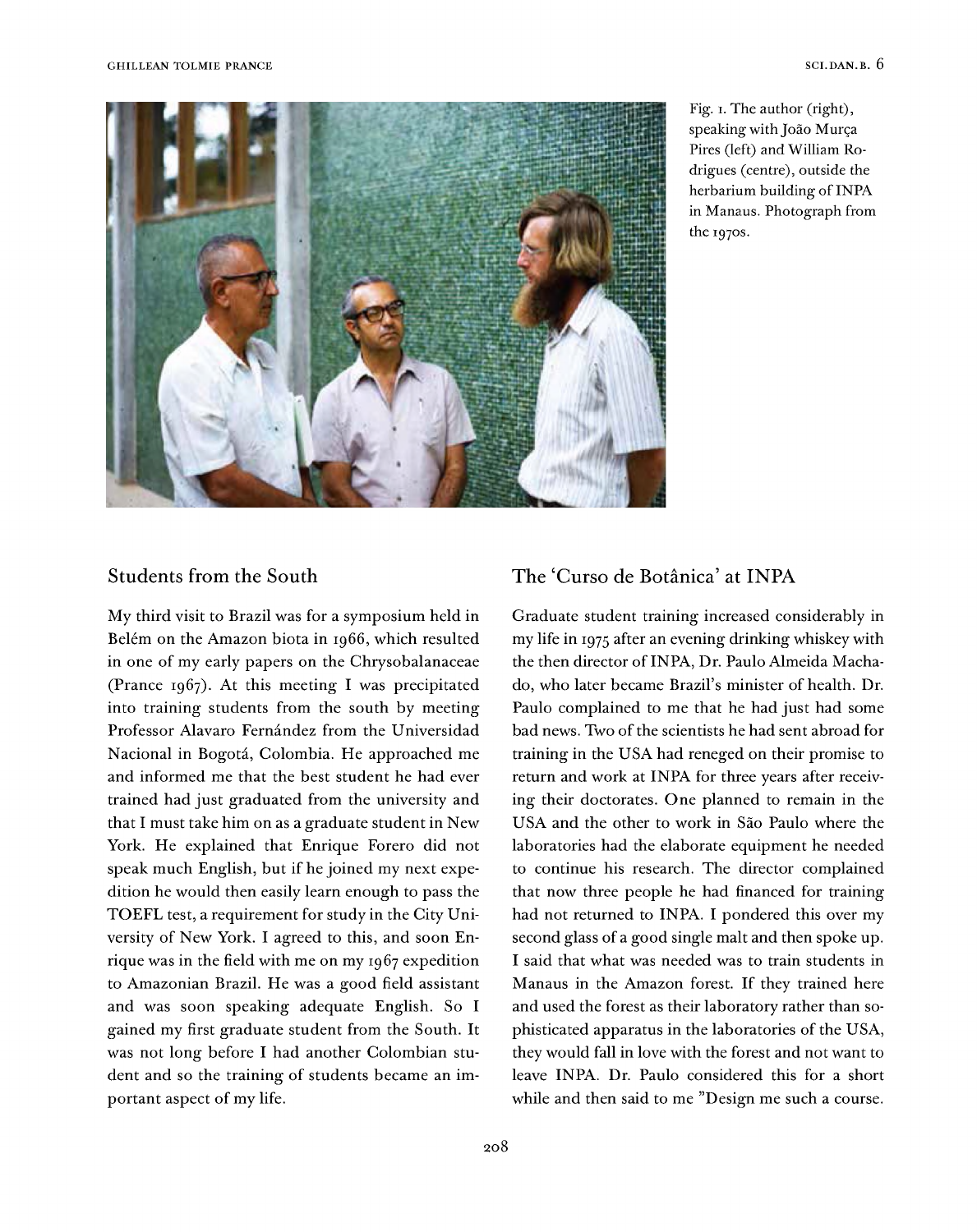Fig. 2. The author (back center) mainly with students of the Manaus courses of INPA in November 2013. Extreme right front Michael Hopkins, coordinator of the *Flora da ReservaDucke,* next to the author in blue shirt, José Ferreira Ramos, mateiro and my long time field assistant.



I will need it tomorrow morning when the head of the National Research Council (CNPq) is coming through Manaus on his way back from Miami". I left the director's house and spent the whole night designing a full two year Master's course in botany with my wife at my side typing it out on paper torn from our daughter's school exercise book as I wrote. In the morning, I handed in a course curriculum and went to our hammock to sleep. By mid-afternoon the director's messenger came to the house and said that Dr. Paulo wanted to see me. When I entered his office he told me "Your course is approved by the CNPq." I replied that it was his course, not mine. He informed me that I would be the director of the course. When I replied that I worked for The New York Botanical Garden and that it would not be possible, Dr. Paulo informed me that he would be in New York in five weeks' time and he would visit Howard Irwin, the President of NYBG.

He did just that and requested a two-year leave of absence for me from NewYork. This was granted, and as a result, six months later my family and I moved to Manaus for two years to establish a master's course in tropical botany for the twelve initial students. I was

given a generous budget for visiting professors, as there were only two of us with a Ph.D. at INPA in Manaus. Those students were taught by a remarkable faculty of visitors, for example, Theodosius Dobzhansky taught them genetics, Friedrich Ehrendorfer taught cytology and Rolla Tryon pteridology. One of my Colombian graduate students in New York, Eduardo Lieras, taught plant anatomy and microscopy and eventually took over the coordination of the botany course at INPA after I moved back to New York. A collaboration was arranged between INPA and the Universidade de Amazonas for the awarding of degrees. More details of the course are given in Prance  $(1975).$ 

The result of this first course was that eleven students completed their master's degree in botany, and afterwards most continued on to train for and submit Ph.Ds. More significantly, all of these students remained in the Amazon region to continue their careers in botanical institutions and universities, rather than leave the region, so the initial objective of the course was achieved. During my last few months in Manaus, we were able to add courses in ichthyology, entomology and ecology to the curriculum. These